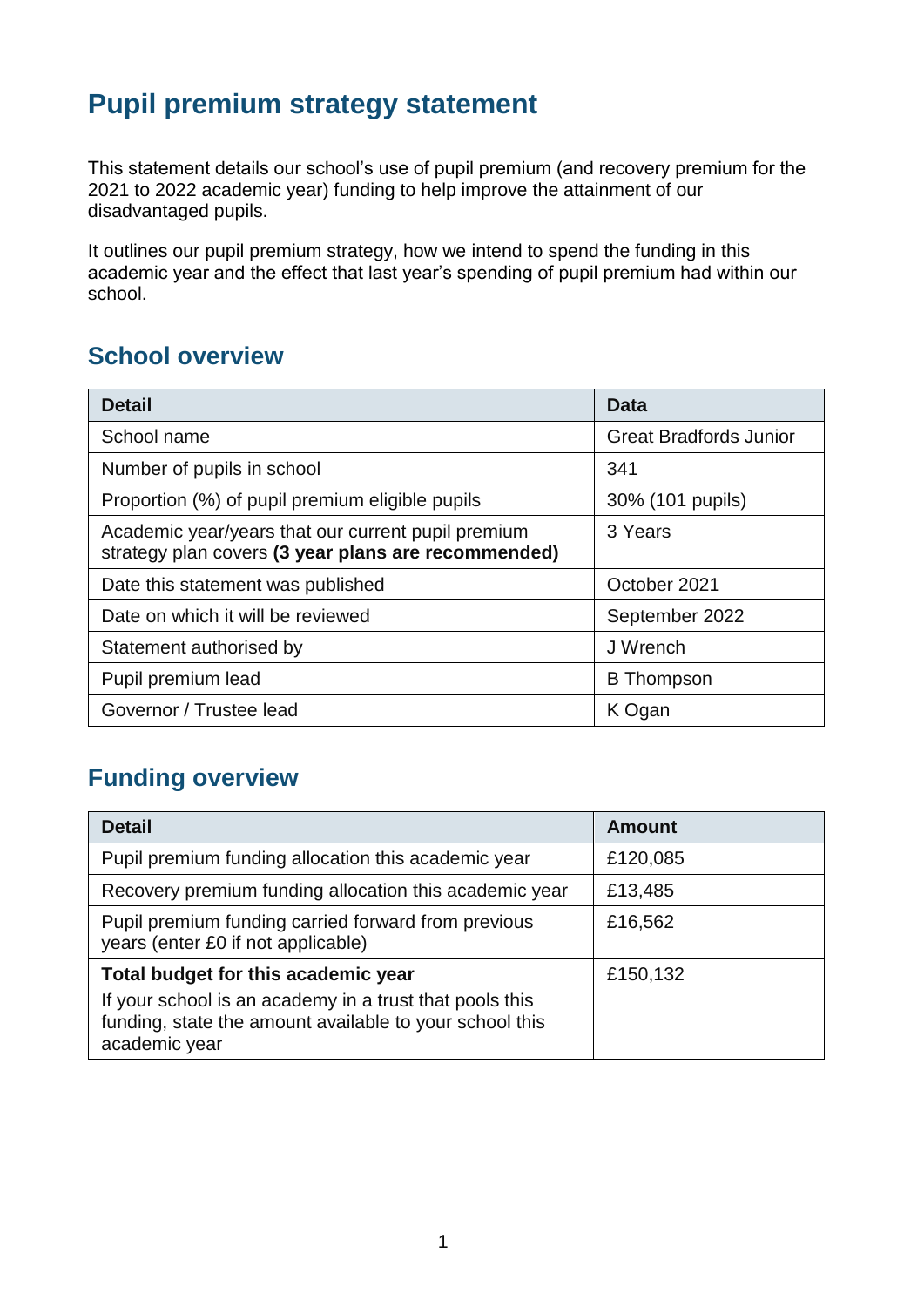## **Part A: Pupil premium strategy plan**

### **Statement of intent**

*'Education is the great engine of personal development. It is through education that the daughter of a peasant can become a doctor, that the son of a mineworker can become the head of the mine, that the child of farmworkers can become the president of a great nation.' Nelson* Mandela, 1994.

It is our intent, that all children, regardless of their circumstances or the challenges they face, achieve highly in their attainment across all areas of the curriculum and go on to lead safe, happy and successful adult lives. We intend to ensure that the focus for our strategy is to assist those who may be at a disadvantage financially or socially to achieve at least as well as, or better than, their more fortunate peers, including progress for those who are already high attainers.

To allow all of our children to thrive here at Great Bradfords Junior, this strategy aims to ensure that the children in our care enjoy all aspects of school life, and are provided with a broad, knowledge and skills rich curriculum which inspires and engages all pupils with purposeful outcomes. In addition to this, we endeavour to provide experiences and opportunities which, for some, may be out of reach due to financial difficulties.

Our primary approach in delivering this strategy, is to provide all of our young people with excellent teaching of the whole curriculum. For this to happen, we will ensure that all staff involved in the education, development and well-being of young people are provided with high quality professional development themselves and that they continue to develop as professionals. This will, in turn, encourage teacher retention which provides consistency and reliability for our most vulnerable children. Not only will this lead to long term gains for the teachers themselves, making them feel valued as professionals, it will also benefit all of the children they teach.

We have also identified challenges vulnerable children may face specifically and have developed our strategy to provide more focussed, specific support in these areas too.

Furthermore, our strategy is also integral to wider school plans for education recovery, and we have tailored our approach to ensure we are diagnosing and addressing academic gaps quickly and efficiently using a range of evidence-based strategies and programmes to support.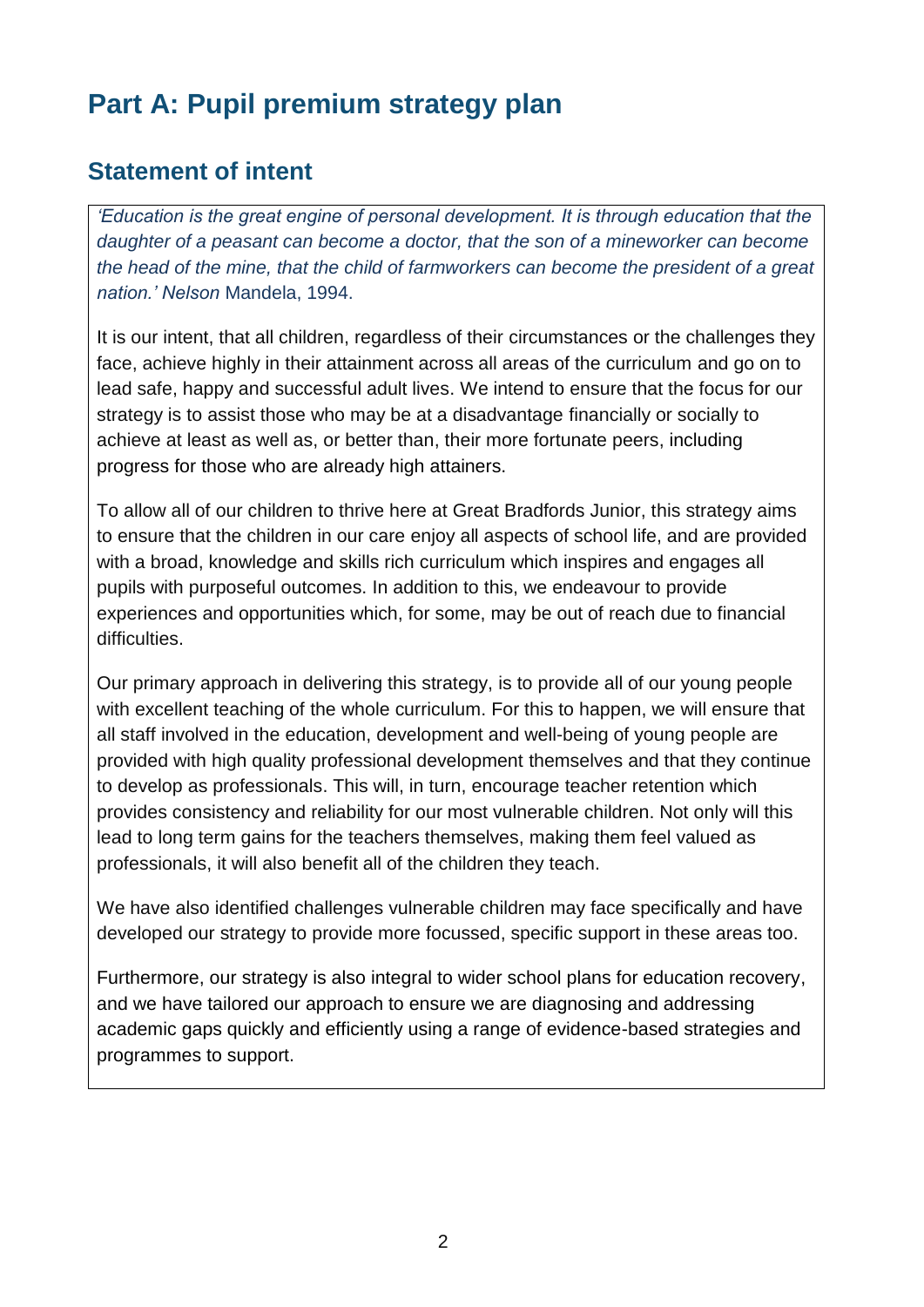## **Challenges**

This details the key challenges to achievement that we have identified among our disadvantaged pupils.

| <b>Challenge</b><br>number | <b>Detail of challenge</b>                                                                                                                                                                                                                                                                                                                                  |
|----------------------------|-------------------------------------------------------------------------------------------------------------------------------------------------------------------------------------------------------------------------------------------------------------------------------------------------------------------------------------------------------------|
| 1                          | Internal assessments indicate that maths attainment among disadvan-<br>taged pupils is below that of non-disadvantaged pupils.                                                                                                                                                                                                                              |
| $\overline{2}$             | Observations and discussions with pupils indicate underdeveloped oral<br>language and communication skills, and vocabulary gaps among some<br>disadvantaged pupils. These are evident on entry to KS2 and in<br>general, are more prevalent among our disadvantaged pupils than their<br>peers.                                                             |
| 3                          | Our assessments, including our Emotional Wellbeing questionnaire, ob-<br>servations and discussions with pupils and families have identified so-<br>cial and emotional issues for some pupils, and a lack of enrichment op-<br>portunities during school closure. These challenges particularly affect<br>disadvantaged pupils, including their attainment. |
| 4                          | Our assessments and observations indicate that the education and well-<br>being of some of our disadvantaged pupils have been impacted by par-<br>tial school closures to a greater extent than for other pupils. These find-<br>ings are supported by national studies.                                                                                    |
|                            | This has resulted in significant knowledge gaps leading to pupils falling<br>further behind age-related expectations in reading and writing.                                                                                                                                                                                                                |
| 6                          | Our attendance data for the 2020-21 academic year indicates that at-<br>tendance among disadvantaged pupils has been between 2.3% lower<br>than for non-disadvantaged pupils.                                                                                                                                                                               |

## **Intended outcomes**

This explains the outcomes we are aiming for **by the end of our current strategy plan**, and how we will measure whether they have been achieved.

| <b>Intended outcome</b>        | <b>Success criteria</b>                          |
|--------------------------------|--------------------------------------------------|
| To achieve and sustain         | Sustained high levels of wellbeing from 2024/25  |
| improved wellbeing for all     | demonstrated by:                                 |
| pupils in our school,          | qualitative data from student voice, student and |
| particularly our disadvantaged | $\bullet$                                        |
| pupils.                        | parent surveys and teacher observations          |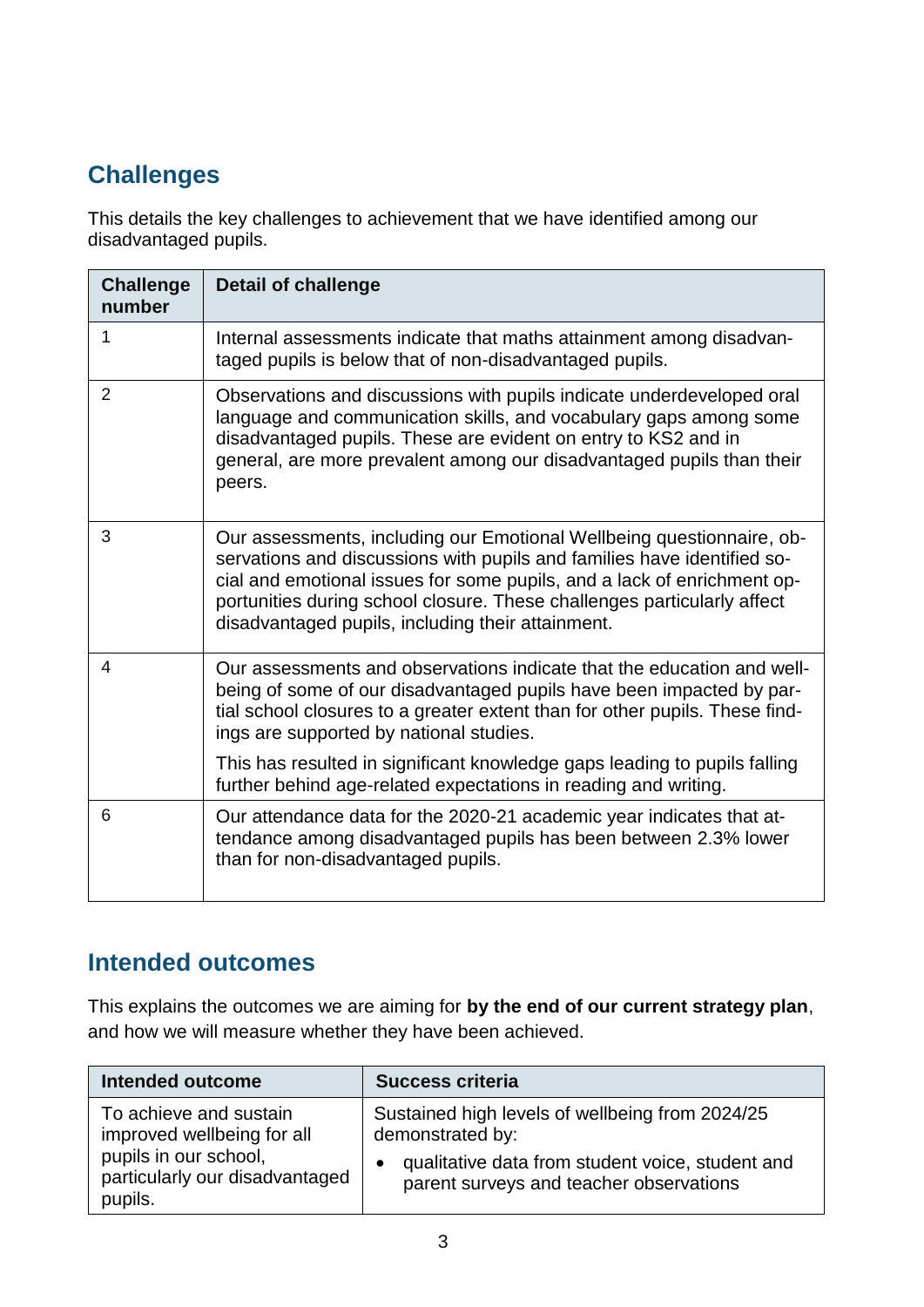|                                                                                                            | a significant increase in participation in<br>$\bullet$<br>enrichment activities, particularly among<br>disadvantaged pupils                                                                                                                                             |
|------------------------------------------------------------------------------------------------------------|--------------------------------------------------------------------------------------------------------------------------------------------------------------------------------------------------------------------------------------------------------------------------|
| Improved oral language skills<br>and vocabulary among<br>disadvantaged pupils.                             | Assessments and observations indicate significantly<br>improved oral language among disadvantaged<br>pupils. This is evident when triangulated with other<br>sources of evidence, including engagement in<br>lessons, book scrutiny and ongoing formative<br>assessment. |
| Improved maths attainment<br>for disadvantaged pupils at<br>the end of KS2.                                | KS2 maths outcomes for pupil premium in 2024/25<br>are within 3% of their non-pupil premium peers at<br>ARE expectations.                                                                                                                                                |
| Improved reading attainment<br>among disadvantaged pupils<br>at the end of KS2.                            | KS2 reading outcomes for pupil premium in 2024/25<br>are within 3% of their non-pupil premium peers at<br>ARE expectations.                                                                                                                                              |
| Improved writing attainment<br>among disadvantaged pupils<br>at the end of KS2.                            | KS2 writing outcomes for pupil premium in 2024/25<br>are within 3% of their non-pupil premium peers at<br>ARE expectations.                                                                                                                                              |
| To achieve and sustain<br>improved attendance for all<br>pupils, particularly our<br>disadvantaged pupils. | Sustained high attendance from 2024/25 demon-<br>strated by:<br>the overall absence rate for all pupils being no                                                                                                                                                         |
|                                                                                                            | more than 4%, and the attendance gap between<br>disadvantaged pupils and their non-disadvan-<br>taged peers being reduced by 2%.                                                                                                                                         |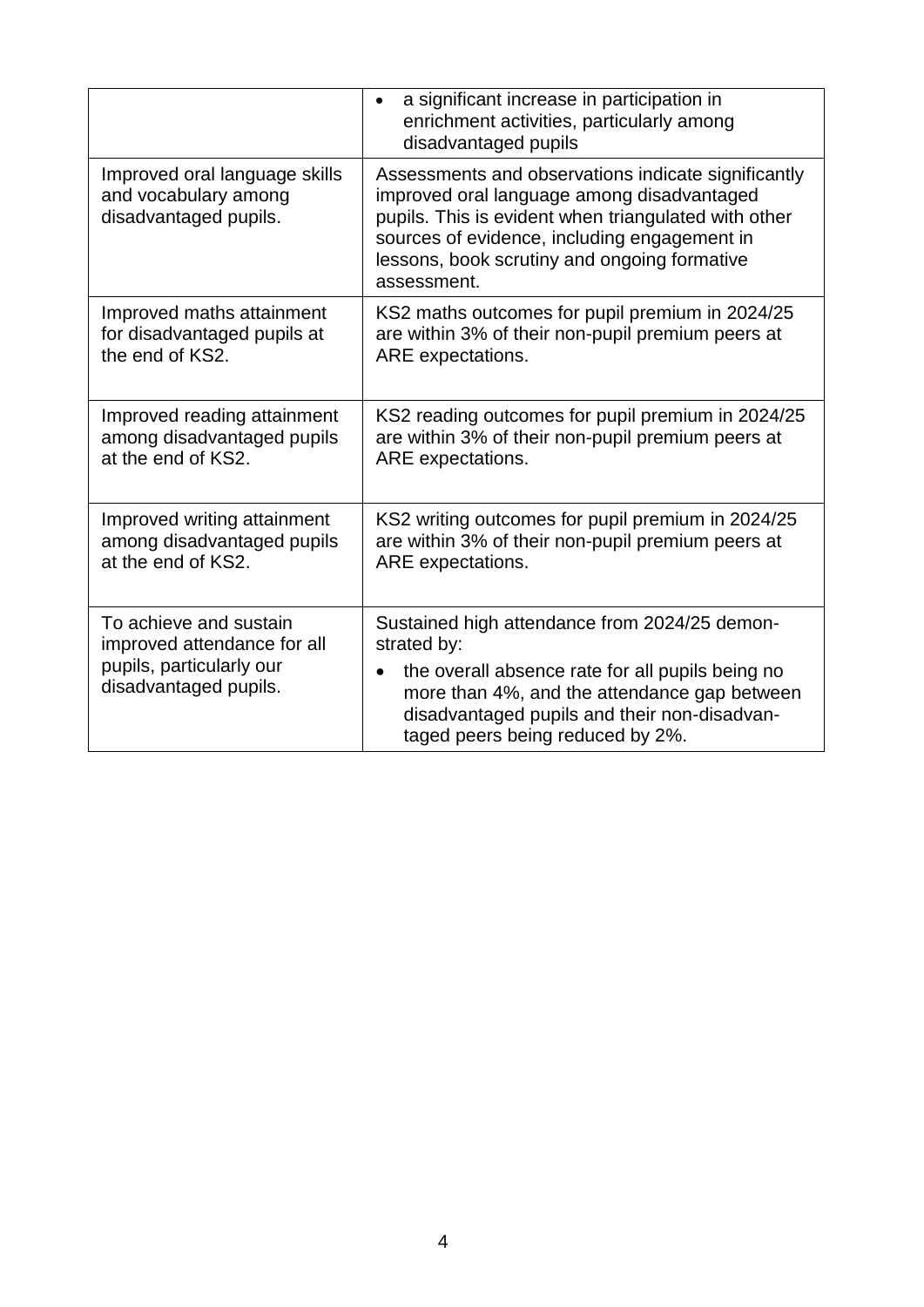Activity in this academic year

This details how we intend to spend our pupil premium (and recovery premium funding) **this academic year** to address the challenges listed above.

#### **Teaching (for example, CPD, recruitment and retention)**

Budgeted cost: £*26,302*

| <b>Activity</b>                                                                                                                                                                                                                                                                                         | <b>Evidence that supports this</b><br>approach                                                                                                                                                                   | <b>Challenge</b><br>number(s)<br>addressed |
|---------------------------------------------------------------------------------------------------------------------------------------------------------------------------------------------------------------------------------------------------------------------------------------------------------|------------------------------------------------------------------------------------------------------------------------------------------------------------------------------------------------------------------|--------------------------------------------|
| Continued professional development<br>(CPD) for all staff members regarding<br>mathematical development, specifically<br>problem solving through the<br>implementation of the Problem Solving<br>Cats.                                                                                                  | https://educationendowmentfoundation.or<br>g.uk/education-evidence/guidance-<br>reports/effective-professional-<br>development                                                                                   | 1                                          |
| Identify gaps in children's mathematical<br>understanding through the careful<br>analysis of PiXL data and subsequently<br>close these gaps using whole class<br>PiXL therapies or other teaching                                                                                                       | https://educationendowmentfoundation.or<br>g.uk/education-evidence/guidance-<br>reports/maths-ks-2-3                                                                                                             |                                            |
| approaches, such as 1:1 or small<br>group interventions.<br>Ensure a balance of whole class,<br>individual, small group, peer to peer                                                                                                                                                                   | https://educationendowmentfoundation.or<br>g.uk/education-evidence/teaching-<br>learning-toolkit/peer-tutoring                                                                                                   |                                            |
| tutoring ('Rally Coaches') and guided<br>instruction is provided during lessons.<br>Provide 'real life' opportunities for<br>Maths throughout KS2 by integrating<br>maths into projects where applicable.                                                                                               | https://educationendowmentfoundation.or<br>g.uk/education-evidence/teaching-<br>learning-toolkit/metacognition-and-self-<br>regulation                                                                           |                                            |
| CTs to ensure enough time is<br>dedicated to maths - embed 'Maths<br>Meetings' ensuring consistency across<br>the school.                                                                                                                                                                               | https://educationendowmentfoundation.or<br>g.uk/guidance-for-teachers/assessment-<br>feedback                                                                                                                    |                                            |
| Embed pre-assessment and pre-<br>teaching as a strategy for accelerating<br>progress.                                                                                                                                                                                                                   |                                                                                                                                                                                                                  |                                            |
| Class teachers will continue to develop<br>their children's understanding of<br>phonics and other reading strategies<br>through quality first teaching and<br>modelling of reading, writing (including<br>joined script) and spelling.<br>Class teachers to embed<br>metacognition strategies - helping | https://educationendowmentfoundation.or<br>g.uk/education-evidence/teaching-<br>learning-toolkit/phonics<br>https://educationendowmentfoundation.or<br>g.uk/education-evidence/guidance-<br>reports/literacy-ks2 | 2, 4                                       |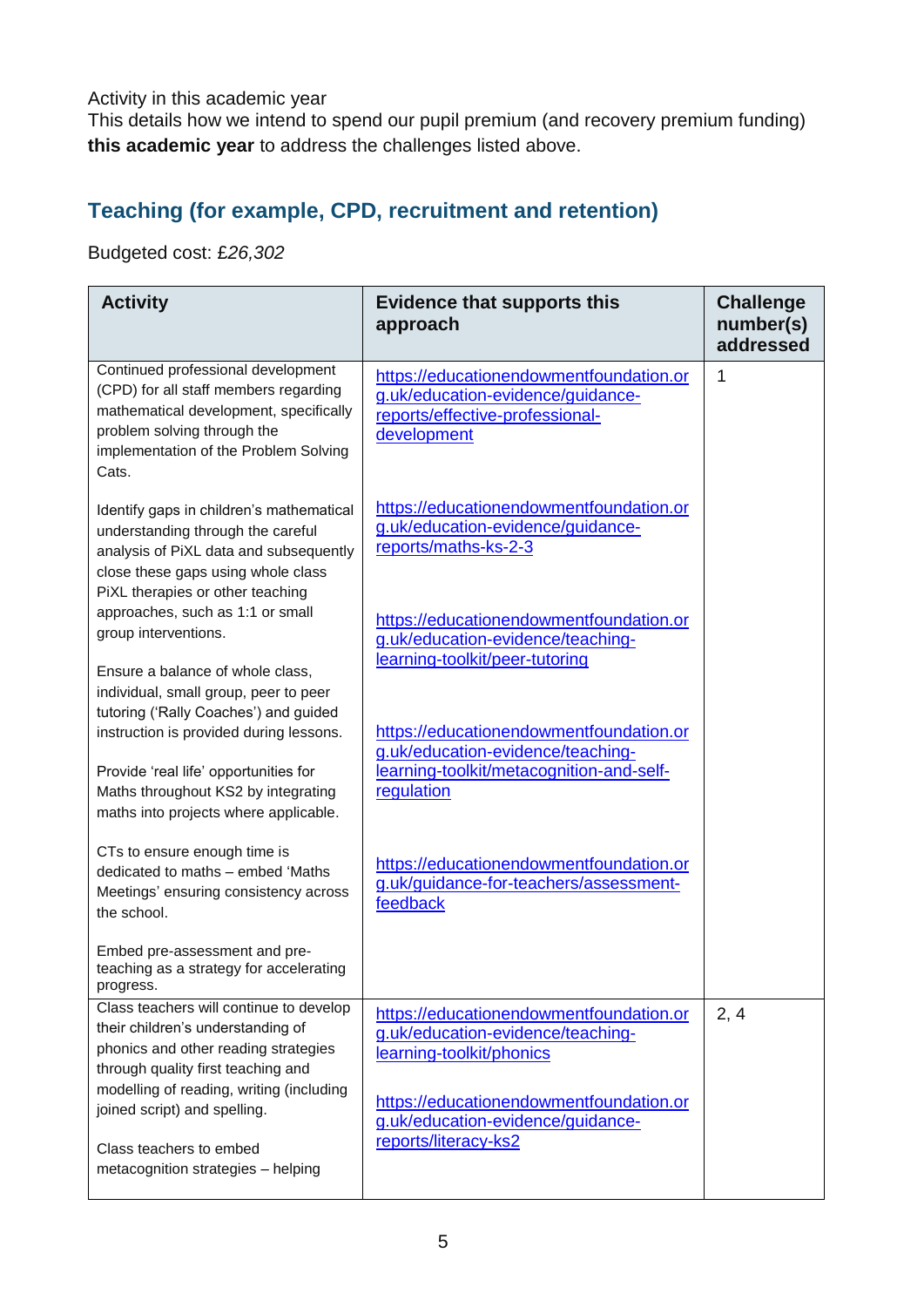| children learn how to learn – into all<br>areas of the curriculum.<br>Continued professional development<br>(CPD) for all staff members regarding<br>oracy and vocabulary development.                                                               | https://educationendowmentfoundation.or<br>g.uk/education-evidence/guidance-<br>reports/metacognition<br>https://educationendowmentfoundation.or<br>g.uk/education-evidence/guidance-<br>reports/effective-professional-<br>development |   |
|------------------------------------------------------------------------------------------------------------------------------------------------------------------------------------------------------------------------------------------------------|-----------------------------------------------------------------------------------------------------------------------------------------------------------------------------------------------------------------------------------------|---|
| PSHE lead to keep class teachers<br>informed of any changes or updates to<br>the curriculum, e.g. RSE for Year 6<br>children.<br>Continued professional development                                                                                  | https://educationendowmentfoundation.or<br>g.uk/education-evidence/guidance-<br>reports/primary-sel<br>https://educationendowmentfoundation.or                                                                                          | 3 |
| (CPD) for class teachers and learning<br>support assistants (LSA) in<br>Metacognition and Zones of<br>Regulation.                                                                                                                                    | g.uk/education-evidence/teaching-<br>learning-toolkit/metacognition-and-self-<br>regulation<br>https://educationendowmentfoundation.or                                                                                                  |   |
| Brain Buddies - intervention<br>programme with Year 3 initially. 1-hour<br>x 6 weekly sessions delivered by our<br><b>Education Mental Health Practitioners</b><br>(EMHP) who are part of the Mental<br>Health Support Team (MHST) based at<br>GBJS. | g.uk/education-evidence/guidance-<br>reports/effective-professional-<br>development                                                                                                                                                     |   |
| Attendance monitored and acted upon<br>through daily register taking by class<br>teachers.                                                                                                                                                           | https://www.gov.uk/government/publicatio<br>ns/school-attendance/framework-for-<br>securing-full-attendance-actions-for-<br>schools-and-local-authorities                                                                               | 5 |

## **Targeted academic support (for example, tutoring, one-to-one support structured interventions)**

Budgeted cost: £*103, 830*

| <b>Activity</b>                                                                                                                     | <b>Evidence that supports this</b><br>approach                                                                                                                                                                                                                                      | <b>Challenge</b><br>number(s)<br>addressed |
|-------------------------------------------------------------------------------------------------------------------------------------|-------------------------------------------------------------------------------------------------------------------------------------------------------------------------------------------------------------------------------------------------------------------------------------|--------------------------------------------|
| Tuition: small groups after school<br>Embed pre-assessment and pre-<br>teaching as a strategy for<br>accelerating progress.         | https://educationendowmentfoundation.org.<br>uk/education-evidence/teaching-learning-<br>toolkit/small-group-tuition<br>https://educationendowmentfoundation.org.                                                                                                                   | 1, 4                                       |
| Use PiXL for identifying and closing<br>gaps through diagnostic<br>assessments, analysis, therapies and<br>'nuggets' using Century. | uk/guidance-for-teachers/assessment-<br>feedback<br>'High-quality training is obviously another key driver<br>in maximising teaching assistant effectiveness. It is<br>the senior leadership's responsibility to make sure<br>that teaching assistants are fully prepared for their |                                            |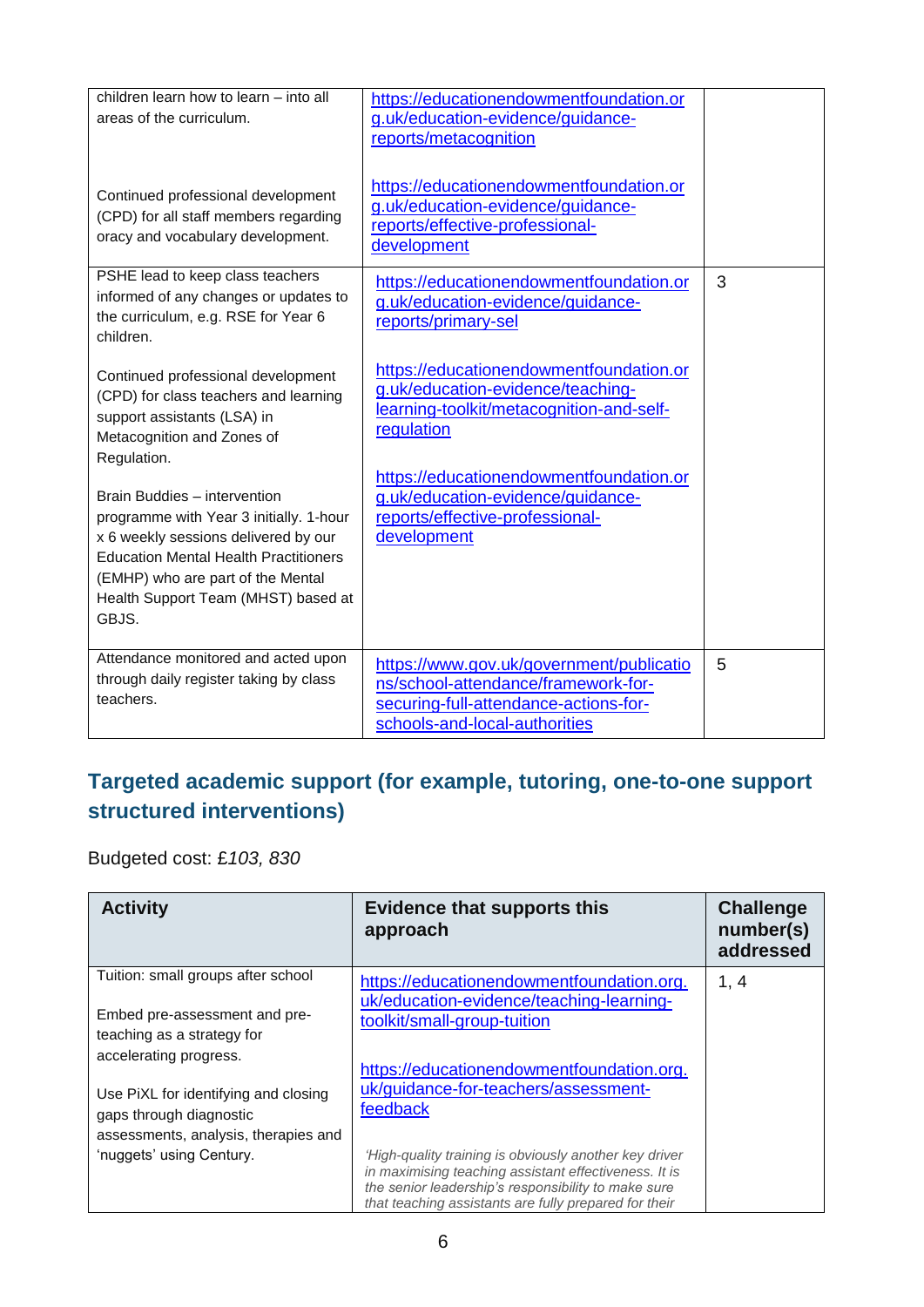| Continued professional development<br>(CPD) for learning support assistants<br>to enable them to effectively<br>implement the use of PiXL therapies<br>and other interventions, such as<br>Century.                                                                                                                                                                                                                                                                             | role. Time, money and resources need to be spread<br>across the school workforce (not just teachers).<br>Teaching assistant training need not be costly, there<br>are many formal and informal options.'<br>https://www.headteacher-update.com/best-practice-<br>article/teaching-assistants-the-right-ethos-good-cpd-<br>and-effective-deployment/219193<br>https://educationendowmentfoundation.org.<br>uk/education-evidence/guidance-<br>reports/teaching-assistants |         |
|---------------------------------------------------------------------------------------------------------------------------------------------------------------------------------------------------------------------------------------------------------------------------------------------------------------------------------------------------------------------------------------------------------------------------------------------------------------------------------|--------------------------------------------------------------------------------------------------------------------------------------------------------------------------------------------------------------------------------------------------------------------------------------------------------------------------------------------------------------------------------------------------------------------------------------------------------------------------|---------|
| Targeted small group or 1:1 support<br>in class with learning support<br>assistant or class teacher using PiXL<br>therapies or other interventions, such<br>as Century.<br>Regular opportunities to listen to<br>children practise the skills of reading<br>by learning support assistant, class<br>teacher or a 'reading buddy'.                                                                                                                                               | https://educationendowmentfoundation.org.<br>uk/education-evidence/guidance-<br>reports/literacy-ks2<br>https://educationendowmentfoundation.org.<br>uk/education-evidence/teaching-learning-<br>toolkit/small-group-tuition<br>https://educationendowmentfoundation.org.<br>uk/education-evidence/guidance-<br>reports/teaching-assistants<br>(Specifically Recommendation 5)                                                                                           | 1, 2, 4 |
| Promote and praise high or<br>improved attendance with targeted<br>'on watch' children and parents to<br>encourage continued attendance<br>through positive relationships.<br>Administration manager to monitor<br>and analyse attendance of all<br>children. Children falling below a 95%<br>attendance rate will be investigated.<br>Work closely with the external<br>attendance officer to support children<br>and families to raise their child's<br>attendance at school. | https://www.gov.uk/government/publication<br>s/school-attendance/framework-for-<br>securing-full-attendance-actions-for-<br>schools-and-local-authorities<br>https://educationendowmentfoundation.org.<br>uk/support-for-schools/school-<br>improvement-planning/3-wider-strategies<br>(Specifically parental engagement)                                                                                                                                                | 5       |
| Bubble Time and Social Stories -<br>social skills group using child role<br>models for support.<br>Pastoral support - weekly sessions<br>and 'check-up chats' to support social<br>and emotional needs of children.<br>Zones of Regulation interventions<br>with children struggling with self-<br>regulation strategies.<br>Learning mentors - support to close<br>academic gaps in learning as well as                                                                        | https://educationendowmentfoundation.org.<br>uk/education-evidence/guidance-<br>reports/primary-sel<br>https://educationendowmentfoundation.org.<br>uk/support-for-schools/school-<br>improvement-planning/3-wider-strategies<br>https://educationendowmentfoundation.org.<br>uk/education-evidence/teaching-learning-<br>toolkit/mentoring                                                                                                                              | 3       |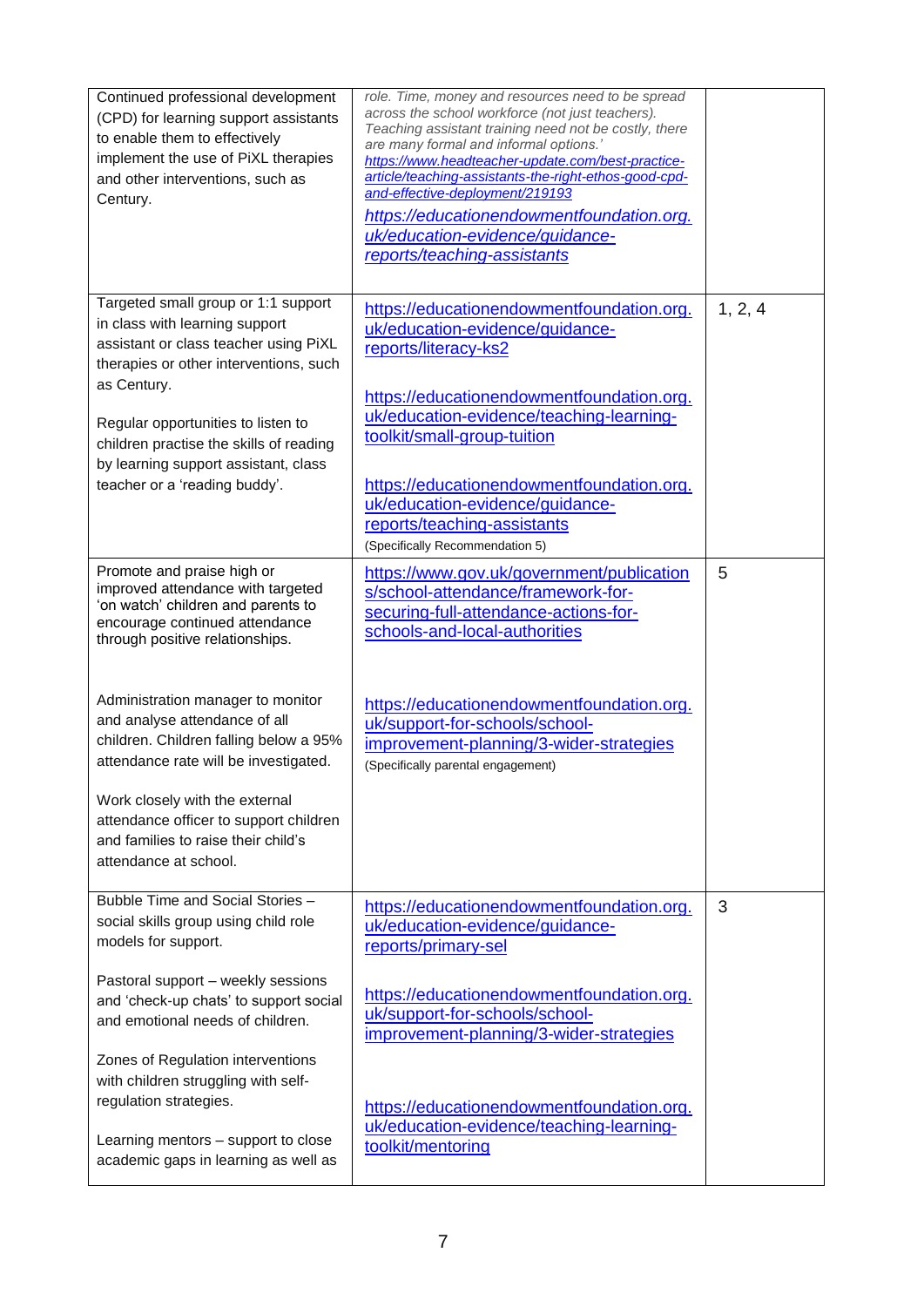| supporting social and emotional<br>needs of our LAC.                                                                      | https://educationendowmentfoundation.org.<br>uk/education-evidence/guidance- |  |
|---------------------------------------------------------------------------------------------------------------------------|------------------------------------------------------------------------------|--|
|                                                                                                                           | reports/effective-professional-development                                   |  |
| Continued professional development<br>(CPD) for class teachers and learning<br>support assistants Zones of<br>Regulation. | https://thenationalcollege.co.uk/news/eef-<br>remote-cpd                     |  |

## **Wider strategies (for example, related to attendance, behaviour, wellbeing)**

Budgeted cost: £20, 000

| <b>Activity</b>                                                                                                                                                                                                                                                                         | <b>Evidence that supports this</b><br>approach                                                                                                                                                                                                                                                                                                            | <b>Challenge</b><br>number(s)<br>addressed |
|-----------------------------------------------------------------------------------------------------------------------------------------------------------------------------------------------------------------------------------------------------------------------------------------|-----------------------------------------------------------------------------------------------------------------------------------------------------------------------------------------------------------------------------------------------------------------------------------------------------------------------------------------------------------|--------------------------------------------|
| Summer holiday club at Alec Hunter<br>academy which runs for 3 weeks/2<br>days per week during the school<br>summer holidays for pupil premium<br>children.                                                                                                                             | https://educationendowmentfoundation.or<br>g.uk/education-evidence/teaching-<br>learning-toolkit/homework                                                                                                                                                                                                                                                 | 3, 5                                       |
| Breakfast, lunchtime Star and<br>Homework/Century clubs to run<br>daily/weekly.<br>Educational/outdoor adventurous<br>activities/visits.                                                                                                                                                | https://educationendowmentfoundation.or<br>g.uk/support-for-schools/school-<br>improvement-planning/3-wider-strategies                                                                                                                                                                                                                                    |                                            |
| Music lessons will be offered to those<br>children who display an interest<br>through the Emotional Wellbeing<br>questionnaire. 'Rocksteady' bands<br>will be offered on a weekly basis.<br>Parental engagement and<br>development through telephone and<br>face to face conversations. | https://educationendowmentfoundation.org<br>.uk/education-evidence/teaching-learning-<br>toolkit/arts-participation<br>https://educationendowmentfoundation.org<br>.uk/education-evidence/teaching-learning-<br>toolkit/parental-engagement<br>https://educationendowmentfoundation.org<br>.uk/education-evidence/guidance-<br>reports/supporting-parents |                                            |

#### **Total budgeted cost: £150,132**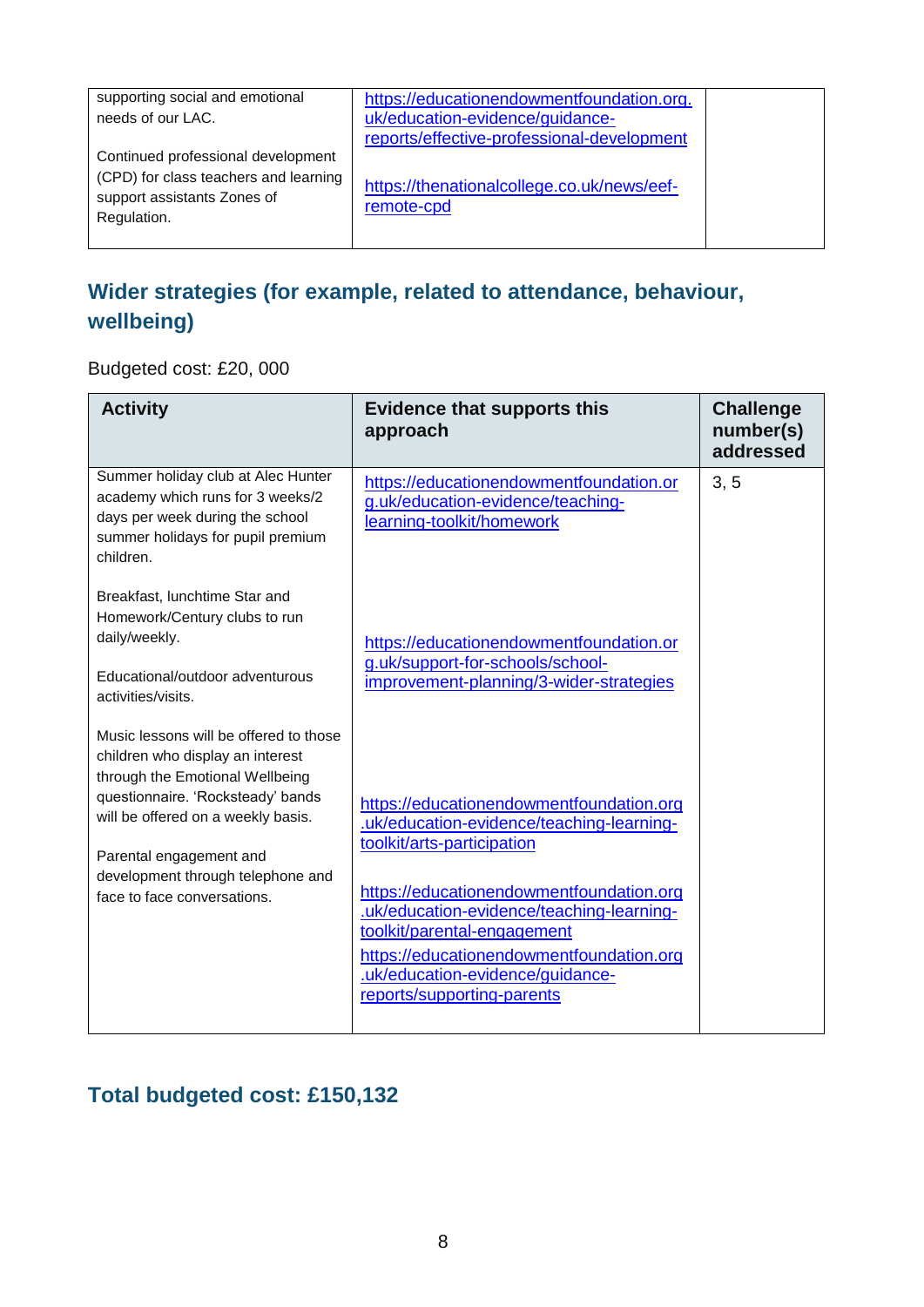Part B: Review of outcomes in the previous academic year

## **Pupil premium strategy outcomes**

This details the impact that our pupil premium activity had on pupils in the 2020 to 2021 academic year.

Our internal assessments during 2020/21 suggested that the performance of disadvantaged children was lower than their peers in certain areas of the curriculum: 63% of disadvantaged achieved ARE in R, W and M compared to 81% of nondisadvantaged children.

Although these results are not as desired, and we have endeavoured to implement as much of our strategy as we could, it is important to note that the impact of the COVID-19 pandemic was most detrimental to our disadvantaged children, as evidenced in schools across the country, as they were not able to benefit from our pupil premium funded improvements to teaching, learning and targeted interventions to the degree to which they were intended. We did, none-the-less, mitigate this impact as much as possible through our determination to deliver a well-rounded curriculum, including during periods of partial closure, which was aided by the skills and commitment of our teaching team who delivered 'live' lessons through the Microsoft 'Teams' platform and through our provision of technology to our most vulnerable and disadvantaged, allowing them to access the learning available.

The positive impact of our provision can be seen in many areas:

- Year 5 pupil premium children out-performed non-pupil premium children in reading, writing and maths at ARE
- Year 5 pupil premium children out-performed non-pupil premium children at Above ARE in reading and maths
- Year 4 pupil premium children out-performed non-pupil premium children at Above ARE in in writing
- After analysis of data early in Autumn 1 2020, Year 4 was identified as a cohort who needed additional focus in some core areas of the curriculum so was offered after-school tuition in reading and maths. As it stood, at the end of the academic year 2020-21, 50% of the children in receipt of pupil premium funding, who attended tuition groups achieved ARE in maths. In addition, 2 out of 3 children who attended tuition for reading achieved ARE, with 1 child achieving Above ARE.
- With maths being a school priority, tuition groups focussed on this subject only in Year 6. At the end of the academic year 2020-21, 70% of the children in receipt of pupil premium funding, who attended tuition groups, achieved ARE in maths. However, it is important to note that with the Covid-19 pandemic interrupting the full tuition offer early in the autumn term and for the first three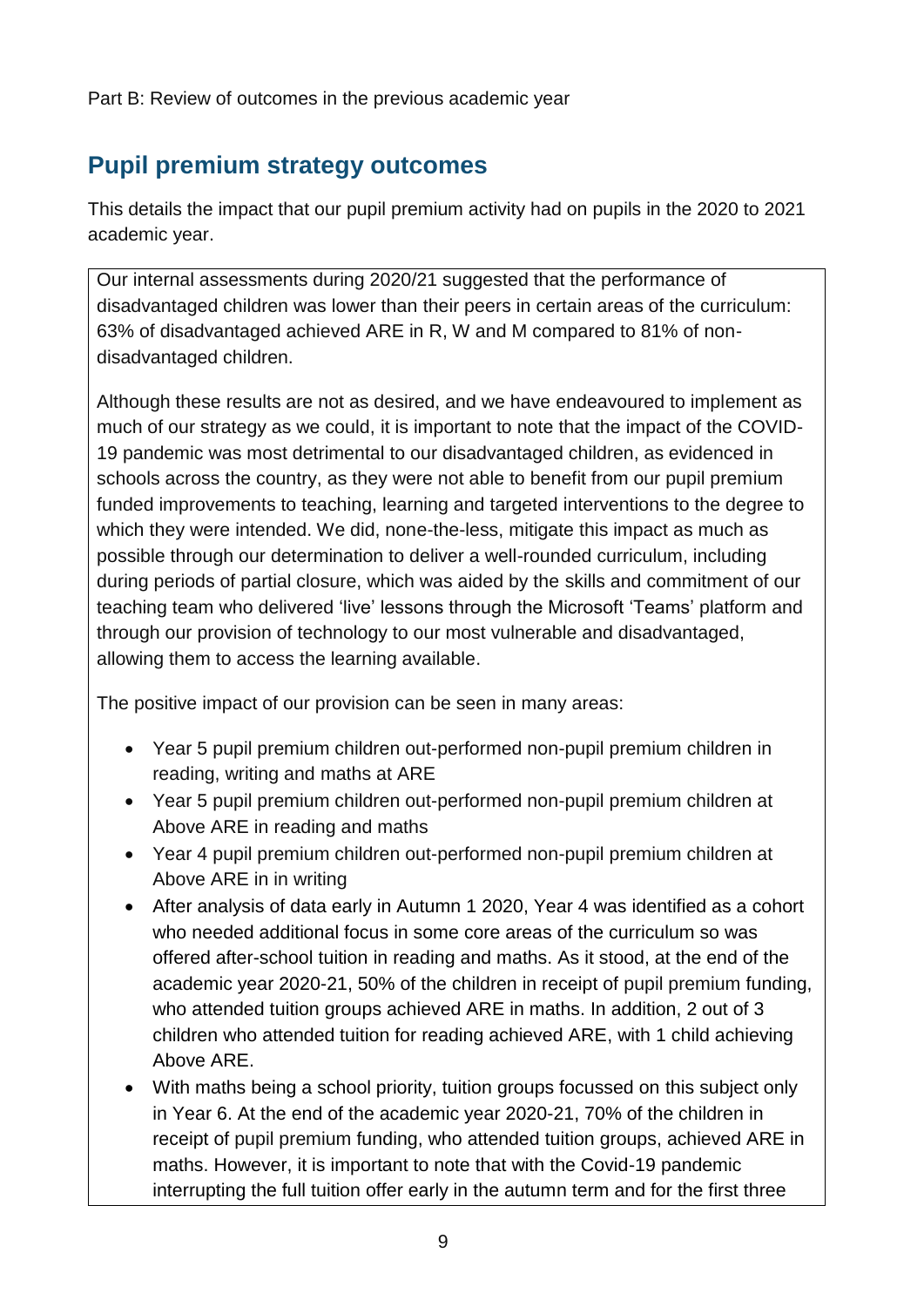months of the calendar year, it is difficult to say what the impact would have been had the children received their full year offer.

- Attendance for pupil premium children averaged 93% which is a 1.3% increase on the previous year, 2019-20. This shows that, even with the pandemic, we have continued to improve the attendance of pupil premium children. However, this remains below their non-pupil premium peers, which ended at an average of 97% for 2020-21 with the national average of 95.3%.
- Homework club (after school) was well-attended by pupil premium children (36.5%) across all year groups, but only for the Autumn term due to Covid-10 restrictions. Parents of children who struggle to complete homework and did not sign up for the club were contacted personally to invite their child and discuss why they did not sign up. Unfortunately, some children were unable to attend on the given day that their year group club was offered due to other commitments/clubs or childcare issues. Because of the restrictions due to Covid-19, we were unable to offer an alternative day (not being allowed to mix bubbles). This should not be an issue going forward as all restrictions have now been lifted and we will be able to offer homework club on four out of 5 days per week to any year group, on any day. Children will also be allowed to attend more than one day, if they desire.
- After-school 'Century' club was trialled in the summer term with all Year 5 children offered this club. This was intended as a booster/intervention for Year 6 children. 37% pupil premium children attended and this club will be provided again in 2021/22 open to all year groups.